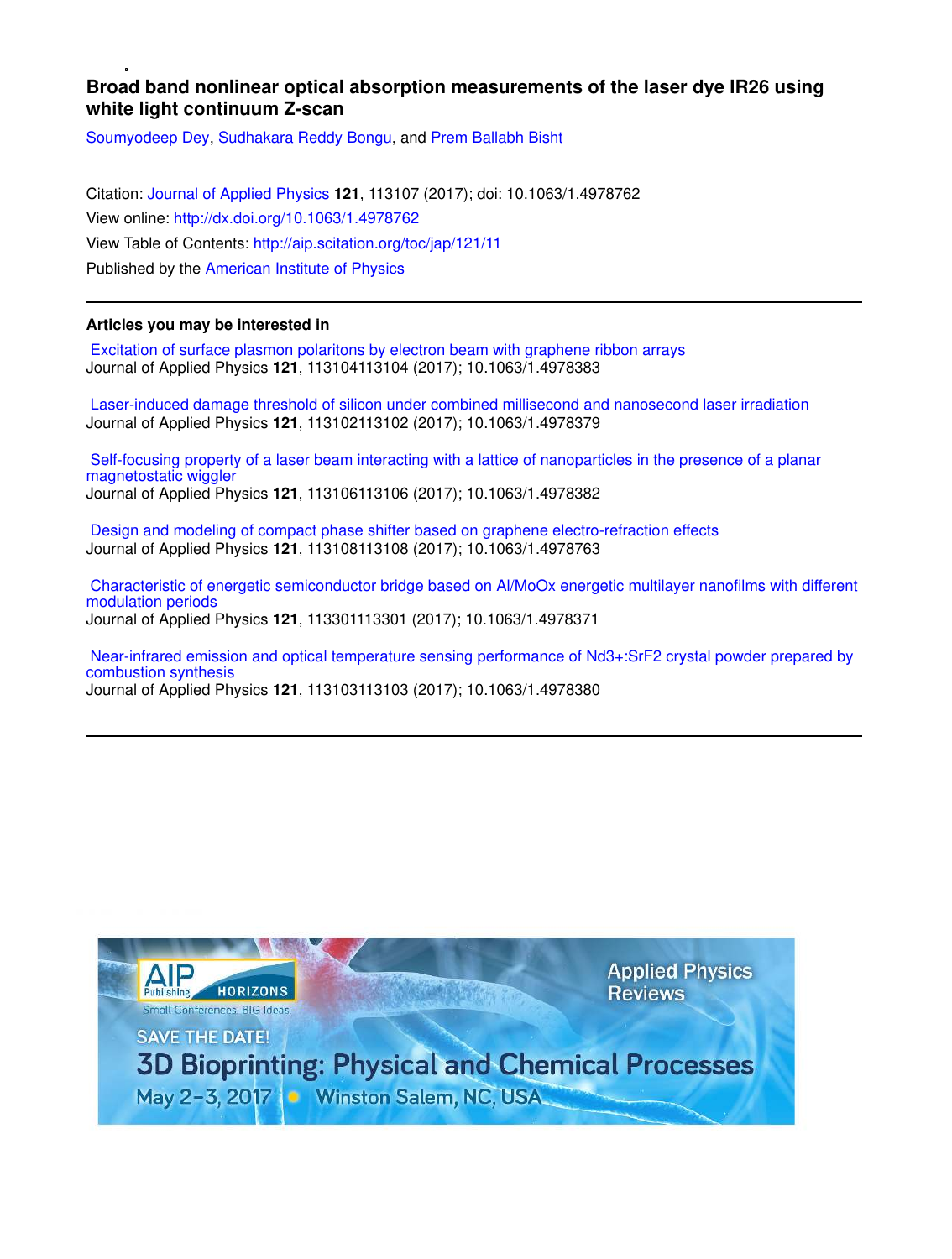

# Broad band nonlinear optical absorption measurements of the laser dye IR26 using white light continuum Z-scan

Soumyodeep Dey, Sudhakara Reddy Bongu, and Prem Ballabh Bisht<sup>a)</sup> Department of Physics, Indian Institute of Technology, Madras, Chennai 600036, India

(Received 2 October 2016; accepted 6 March 2017; published online 20 March 2017)

We study the nonlinear optical response of a standard dye IR26 using the Z-scan technique, but with the white light continuum. The continuum source of wavelength from 450 nm to 1650 nm has been generated from the photonic crystal fiber on pumping with 772 nm of Ti:Sapphire oscillator. The use of broadband incident pulse enables us to probe saturable absorption (SA) and reverse saturable absorption (RSA) over the large spectral range with a single Z-scan measurement. The system shows SA in the resonant region while it turns to RSA in the non-resonant regions. The low saturation intensity of the dye can be explained based on the simultaneous excitation from ground states to various higher energy levels with the help of composite energy level diagram. The cumulative effects of excited state absorption and thermal induced nonlinear optical effects are responsible for the observed RSA. Published by AIP Publishing. [http://dx.doi.org/10.1063/1.4978762]

## I. INTRODUCTION

Organic materials are consistently withstanding their role in photonics due to their low saturation intensity, large absorption, and emission cross sections.<sup>1</sup> The delocalization of  $\pi$ -electrons over the molecular chains is the key feature resulting in high nonlinear optical (NLO) effect in these systems.<sup>2</sup> Heptamethine cyanine or near infrared  $(IR)$  dyes are important chromophores for photonic applications spanned into various interdisciplinary fields. Some of their applications are photodynamic therapy,<sup>3</sup> dye-sensitized solar cell applications,<sup>4</sup> fluorescence imaging,<sup>5</sup> near IR lasing,<sup>6</sup> optical limiting at telecommunication wavelengths, $\frac{7}{7}$  and passive modelocking.<sup>8</sup> The dye IR 26 is still used in commercial lasers for generating ultrashort pulses.<sup>9</sup> Kalanoor and Bisht have reported the wavelength dependent NLO response of IR 26 under ps excitation.<sup>10</sup> Ali *et al.* have observed the modelocking capability of zinc oxide sandwiched gold nanoparticles thin films combined with low IR 26 dye concentration.<sup>11</sup>

The NLO response of nanomaterials such as graphene is independent of wavelength. $12,13$  On the other hand, several other materials including wrapped graphene sheets, $14$  metal nanoparticles, organic materials,<sup>15</sup> and semiconductor quantum dots have been reported to show the wavelengthdependent response. The NLO response of a system mainly depends upon the excitation wavelength, input irradiance, pulse-width, and repetition rate of the laser.  $16-18$  In the powerful, yet simple, Z-scan technique, the sample is moved in and out of focus to vary the incident intensity without varying the source energy. By measuring the transmitted intensity, this method enabled the researchers to study nonlinear absorption in the material and clearly identify the saturable absorption (SA) or reverse saturable absorption (RSA) threshold at the pump wavelength. The Z-scan studies are traditionally carried out with single wavelength input and

will have to be repeated for every wavelength of interest. Some reports are available in the literature on broad-band nonlinear optical responses of various materials by white light continuum (WLC) Z-scan.<sup>13,19–23</sup>

The supercontinuum (SC) consists of wavelengths of wide spectral range with high spatial coherence. The first spectral broadening in crystals and glasses was observed by Alfano and Shapiro in 1970 with the help of high power picosecond pulses. $^{24}$  Later on, the investigations of SC generation have been done in a wide range of nonlinear materials, including solids,  $25$  organic and inorganic liquids,  $26,27$ gases,<sup>28</sup> and optical waveguides.<sup>29</sup> Photonic crystal fiber (PCF), a new class of optical waveguide, made possible to generate the SC by injecting a kW peak power optical pulses.<sup>29</sup> In recent years, PCF filled with different media have been found to show several advantages than the air filled PCF. $30,31$  We have used continuum white light in our Z-scan measurements. This method offers a couple of advantages—enables us to obtain the nonlinear parameters for all wavelengths in the visible band with single Z-scan measurements and the simultaneous excitations by photons of various wavelengths reduces the threshold for SA studies at any wavelength in the band.

#### II. EXPERIMENTAL

## A. Characterization of fundamental mode-locked pulse

Figure  $1(a)$  shows the spectral profile of mode-locked pulses obtained from the Ti: Sapphire oscillator. The spectrum spanned from 750 nm to 790 nm with central wavelength at 772 nm. The full width at half maximum of the mode-locked pulse is  $\sim 8.3$  nm. The temporal width of the mode-locked pulse was measured by using a dispersion free intensity autocorrelator. $32$  Labview program and photomultiplier tube (IP 28) were used for data collection. Figure 1(b) gives the autocorrelation trace (symbols) and solid line corresponding to the Gaussian fit to the data. The estimated a)E-mail: bisht@iitm.ac.in actual pulse width  $(\tau_p)$  is  $\sim$ 90 fs.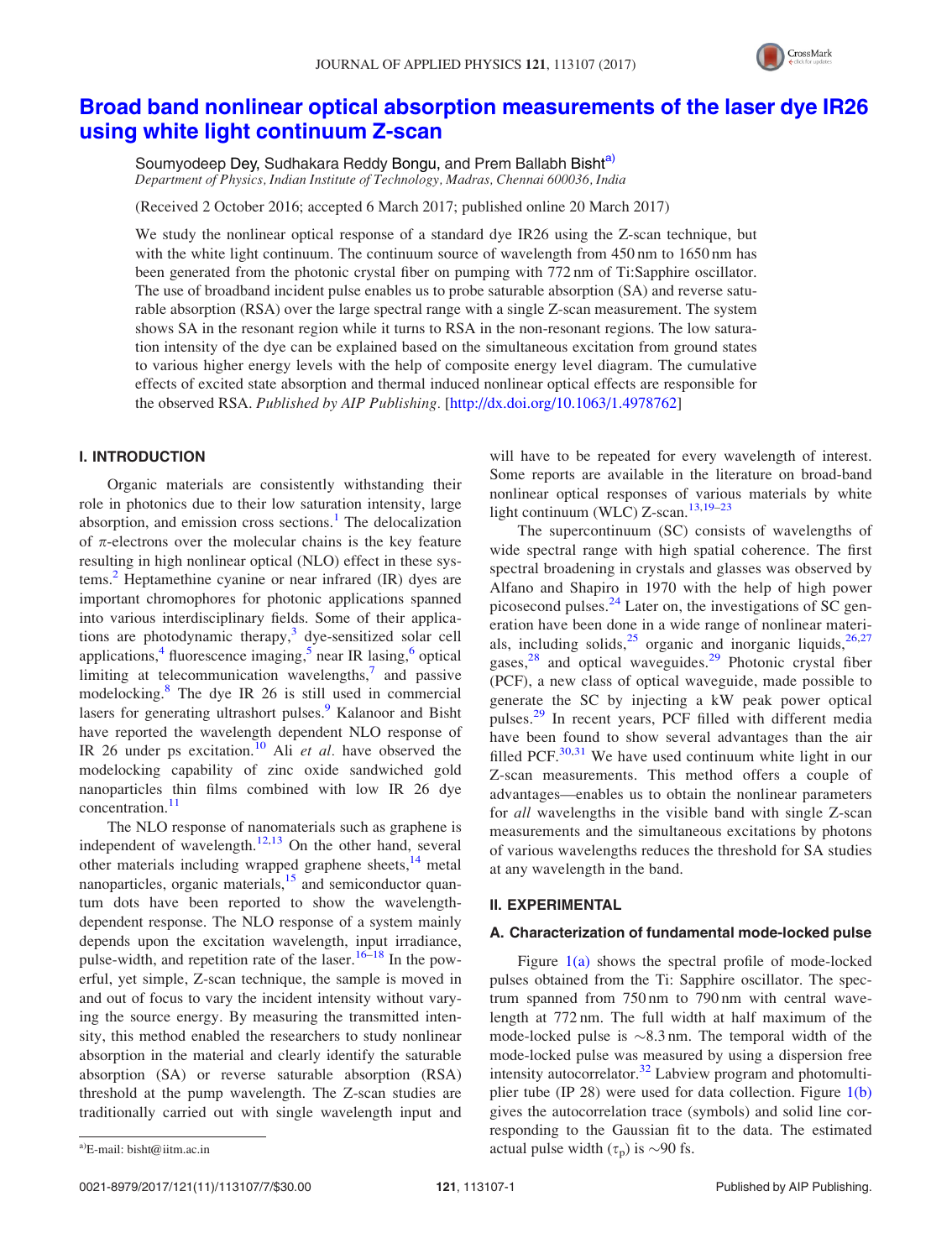

FIG. 1. Spectral (panel A) and temporal (Panel B) profiles of mode-locked pulse.  $\tau_n$  is the pulse width of the laser.

## B. Supercontinuum generation

The experimental setup for fs SC generation is given in Figure 2. A fs Ti-sapphire  $(Ti^{+3}:Al_2O_3)$  oscillator (TISSA100, CDP) at 772 nm centre wavelength with a repetition rate of 82 MHz and 500 mW average power was used as a pump source. It was pumped with the second harmonic of CW diode pumped neodymium yttrium vanadate (Nd:YVO<sup>4</sup> ) laser (Millennia Pro s-series). The combination of a half wave plate and a thin film Brewster type polarizer (Eksma Optics, 990-0071) was used for attenuation of the input beam. A PCF (model SCG-800, New Port) was used to generate the WLC. The objective lens  $(40\times)$  was used for focusing the pump beam on to the crystal fibre, and another lens  $(20\times)$  was used to collimate the WLC. The complete spectral profile of WLC was recorded by using a fiber optic spectrometer (Ocean Optics, HR2000, linear silicon CCD array) for 400 nm–1100 nm wavelength ranges and IR spectrometer (IrSys, TQ-Systems GmbH, Si and InGaAs detectors) for 600 nm–1700 nm wavelength range. The optical resolution of HR2000 spectrometer is 0.065 nm, while for IR spectrometer it is 1 nm. The average output power of the fs white light was  ${\sim}62$  mW.

## C. White light Z-scan experiment

The broad band nonlinear optical response of IR26 was measured by the open aperture Z-scan technique (Figure 2). The WLC was used for exciting the sample after passing through a chopper operating at 1 kHz. The chopper was used for reducing the thermal effects in the sample. The samples were taken in a 1 mm standard glass cell and scanned in the focal plane of a lens of focal length 50 mm. The transmitted light from the sample was collected by a large aperture lens of focal length 200 mm at the far field and was detected by a spectrometer (Ocean Optics, HR2000). The spectra were recorded in steps of 0.5 mm of the scan over the focal plane of the lens  $(L_1)$ . The whitelight spectrum with solvent alone was considered as the reference. The ratio of signal to reference spectrum gives the transmittance of the samples.

## III. THEORETICAL ASPECTS

For Gaussian input beam and under the low irradiance limit, the variation in the intensity  $(I(\lambda))$  of the excited beam within the nonlinear medium can be written  $\text{as}^{33}$ 



FIG. 2. Experimental layout for generation of fs SC and WL Z-scan.  $M_{1-4}$ , are the plane mirrors,  $BS_{1-4}$  are the beam splitters,  $A_{1-4}$ , are the apertures, VA is the input beam intensity attenuator, PCF is the photonic crystal fiber and  $OL_{1-2}$  are the objective lenses, SC is the supercontinuum, HR2000 is the UV-Vis spectrometer and IR is IR spectrometer. C is the chopper, CC is the chopper controller,  $L_{1-2}$  are the double convex lenses, S is the sample, D is the signal detector, and  $PC_{1-2}$  are the personal computers.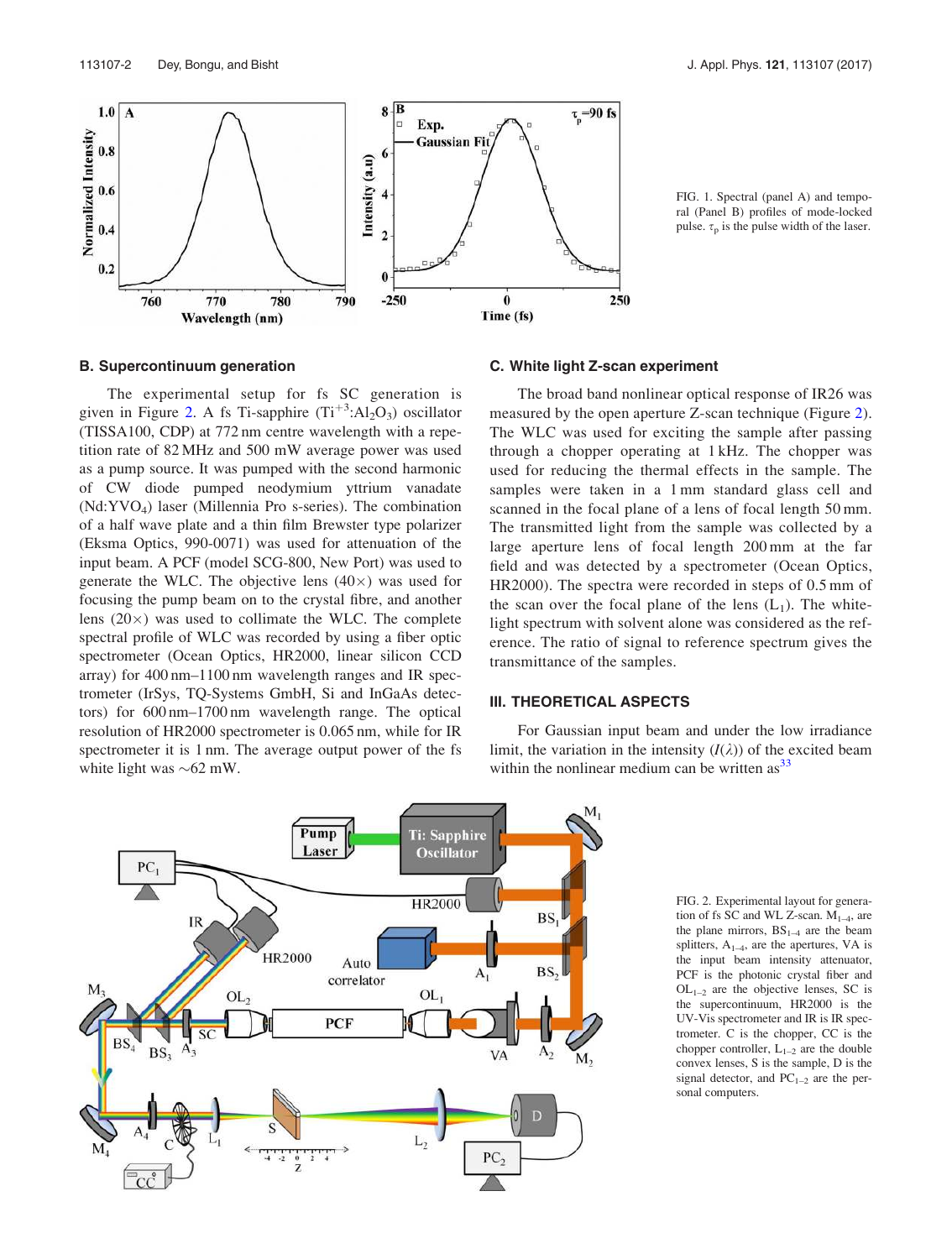

$$
\frac{dI(\lambda)}{dz'} = -\alpha_0(\lambda)I(\lambda) - \beta(\lambda)I^2(\lambda),\tag{1}
$$

where  $\alpha_0(\lambda)$  and  $\beta(\lambda)$  are the linear and nonlinear absorption coefficients at the excitation wavelength  $(\lambda)$ , respectively. z' is the distance measured along the optical axis from the sample entrance plane. For the open aperture Z-scan case, the normalized transmittance is given by $34$ 

$$
T(z,\lambda) = \frac{\ln(1 + q_0(z,0,\lambda))}{q_0(z,0,\lambda)},
$$
\n(2)

where  $q_0(z, 0, \lambda) = \beta(\lambda)I_0(\lambda)L_{eff}(\lambda)/(1 + x^2)$  with  $L_{eff}(\lambda)$  is the effective path length at wavelength  $\lambda$  and  $x$  ( $z/z_0$ ) is the sample travelling distance (z) normalized to the Rayleigh range  $(z_0)$ . For the simultaneous occurrence of SA and RSA effects, the total intensity dependent nonlinear absorption coefficient  $\alpha(I)$  is given by  $34$ 

$$
\alpha(I) = \frac{\alpha_0}{1 + \left(\frac{I}{I_s}\right)} + \beta_{Eff}I. \tag{3}
$$

FIG. 3. Femtosecond SC spectra (normalised to unity) from PCF at various values of input power  $[(a)$  <10 mW, (b) 30 mW, (c) 170 mW, and (d) 266 mW] recorded with HR2000 spectrometer. The spectra (e)  $<$ 10 mW, (f) 30 mW, (g) 170 mW, and (h) 266 mW are recorded with IR spectrometer.

The first term on the right-hand side corresponds to the SA contribution while the second term to the RSA. Here,  $\beta_{\text{Eff}}$  is the effective NLO coefficient with contributions from electronic absorption and thermal effects. The  $\alpha(I)$  is related to the  $\beta$  in Equation (2) by  $\beta = \frac{\alpha(I) - \alpha_0}{I}$ . All the terms in the Equation (3) depend on the wavelength  $\lambda$ .

TABLE I. Generated SC power and spectral range as function of input pump power.

| Coupled power<br>(mW) | Generated SC<br>power (mW) | Effective spectral<br>Range (nm) |
|-----------------------|----------------------------|----------------------------------|
| <10                   | .                          | 746-795                          |
| 10                    | .                          | 723-820                          |
| 30                    | 4                          | $600 - 926$                      |
| 70                    | 12                         | 555-1015                         |
| 110                   | 24                         | 497-1110                         |
| 170                   | 36                         | $483 - 1262$                     |
| 230                   | 48                         | 454-1646                         |
| 266                   | 57                         | $455 - 1665$                     |
| 322                   | 62                         | $450 - 1673$                     |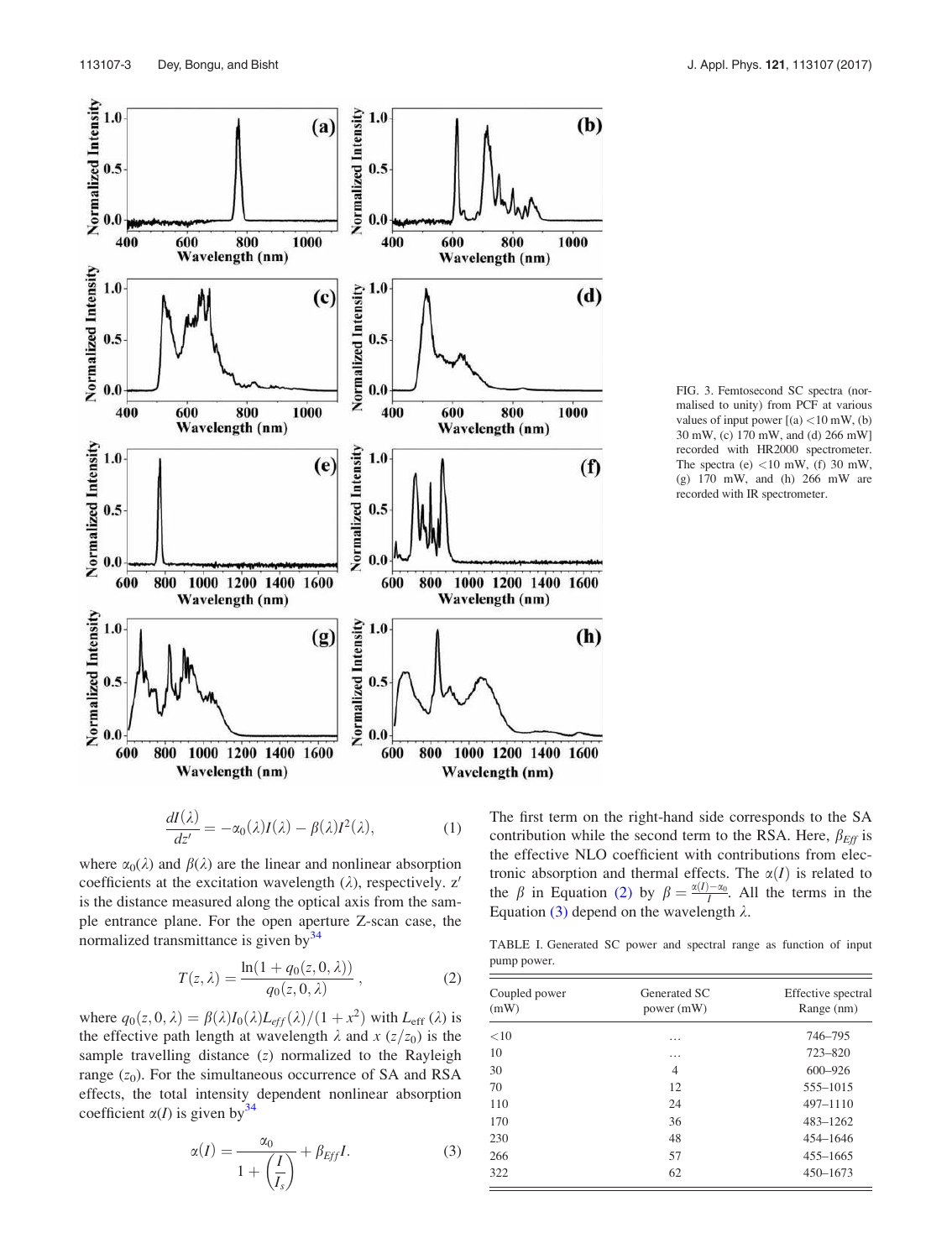

#### FIG. 4. Full SC spectrum (with y-scale in log) generated from PCF recorded by HR2000 spectrometer (curve (a)) and IR spectrometer (curve (b)). The spectra have been normalized at 663 nm. The inset (bottom) shows the photo of the white light spot and the inset (top) is dispersed photo of the spot with the help of a grating. Panel (b) gives the obtained average SC power with respect to the input power of fundamental beam. Symbols are experimental data and solid line is linear fit.

## IV. RESULTS

## A. fs supercontinuum

SC is a nonlinear optical phenomenon, in which a high intensity ultra short laser pulse spectrally broadens over several octaves on interacting with a nonlinear medium. Several individuals or cumulative nonlinear optical processes, such as self phase modulation, stimulated Raman scattering, and four-photon parametric mixing are responsible for the observation of this phenomena.<sup>35</sup> The mechanism for SC generation mainly varies with the pulse width of the pump laser. $36,37$ 

SC from PCF at various input powers recorded with the two spectrometers is shown in Figure 3. Table I gives the summary of the SC. The SC spectra from  $(a) \rightarrow (d)$  and  $(e \rightarrow h)$  correspond to the lower to higher input coupling powers recorded with HR200 and IR spectrometers, respectively. These spectra indicate a wide spectral range from 450 nm to 1673 nm. However, both spectra contain nonuniform intensity distribution throughout. The measured average power of the SC at this condition is 62 mW corresponding to the input coupled powers of 322 mW. From these figures, it is observed that the output of the PCF contains very weak residual of the fundamental wavelength. The WLC has been used without further any filtration for Z-scan measurements.



FIG. 5. Steady state absorption spectrum of IR 26 in 1,2-Dichloroethane. The range between arrows indicates the portion of wavelengths used for WL Z-scan.

The full spectra generated from the PCF recorded with both the spectrometers are given in Figure  $4(a)$ . It can be seen that under the experimental conditions, the SC range

of  $\sim$ 450 to 1673 nm can be easily obtained. The inset-(i) of panel A shows the photo of the visible spectral contents of SC by dispersing it with the help of a grating. Bottom inset-(ii) shows the corresponding white light spot. Panel B indicates the net obtained average SC power with respect to the input coupled power. A linear fit indicates that the generated SC power is apparently proportional to the input



FIG. 6. Transmission spectra of IR26 at various sample position on the focal plane of lens  $L_1$ . The curves (a) and (b) are for  $12 \text{ mm}$  and  $2 \text{ mm}$  away from the focus, respectively, while curve (c) corresponding to the sample position at the focus.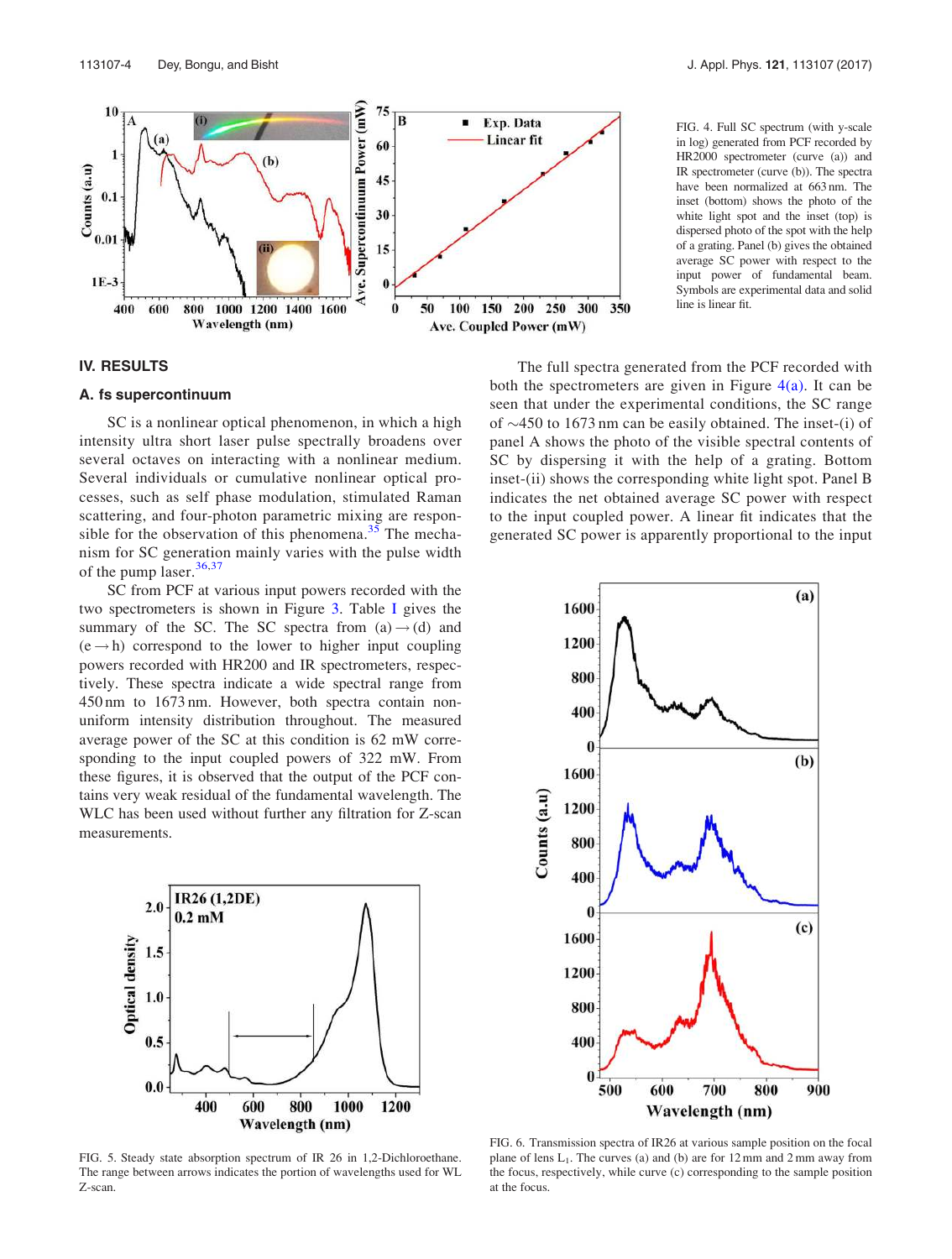power up to about 300 mW. Nevertheless, it is to be noted that with an increase in the pump power, the spectrum broadens (see Fig. 3) and the detector response has to be taken into account.

#### B. Broad band nonlinear optical response of dye

Figure 5 shows the steady state absorption spectrum of dye IR 26 in 1, 2-Dichloroethane. The dye shows the maximum absorption (peak at 1072 nm) in the near IR region. The entire spectrum spans from 260 nm to 1200 nm with lower absorption in the visible region.

The white light transmission spectra for IR26 at near focus and far away  $(a-1)$  mm and  $b-12$  mm) from the focal points are shown in Figure 6. It can be seen that the spectra differ distinctly at these positions. Especially at the focus, it changes dramatically. It indicates the nonlinear absorption behaviour of the sample. The OA Z-scan profiles of IR26 were obtained at various wavelengths of excitations (Figure 7) by reconstructing the variation in the signal spectrum. Symbols are the experimental data, and solid lines are the guiding line to the eye. The profiles are exhibiting the saturable absorption (SA), reverse saturable absorption (RSA), and the combination of SA and RSA behaviour.

The SA effect was observed above 630 nm, while RSA occurs below 530 nm. The combined effects have been observed between 530 nm and 630 nm. The contributions of SA and RSA effects depend on the intensity of excitation wavelength of WLC and absorption spectrum of the dye. The WLC shows higher intensities below the  $\sim$ 550 nm. At the identical experimental condition, the solvent does not show any NLO effect.

At the pump wavelength of 772 nm, 2PA is possible provided that either (i) the photon density for degenerate-resonant 2PA is sufficiently high or (ii) the 2 step—non-degenerate 2PA takes place in which one photon of the pump and the other of SC below 630 nm is simultaneously present. In the present experiment, the generated SC is weak even at the pump wavelength, and thus, the 2PA transition has been shown for the generalised case at higher pump energies. Near the pump wavelength, the dye has enough single photon absorption resulting in dominant SA effect.

## V. DISCUSSIONS

## A. Saturable absorption

Figure 7 shows that the nonlinear transmission spectrum of the dye can be measured simultaneously for all wavelengths



FIG. 7. OA Z-scan profiles of IR26 extracted from WL Z-scan. Symbols are experimental data and solid lines are guiding to the eye.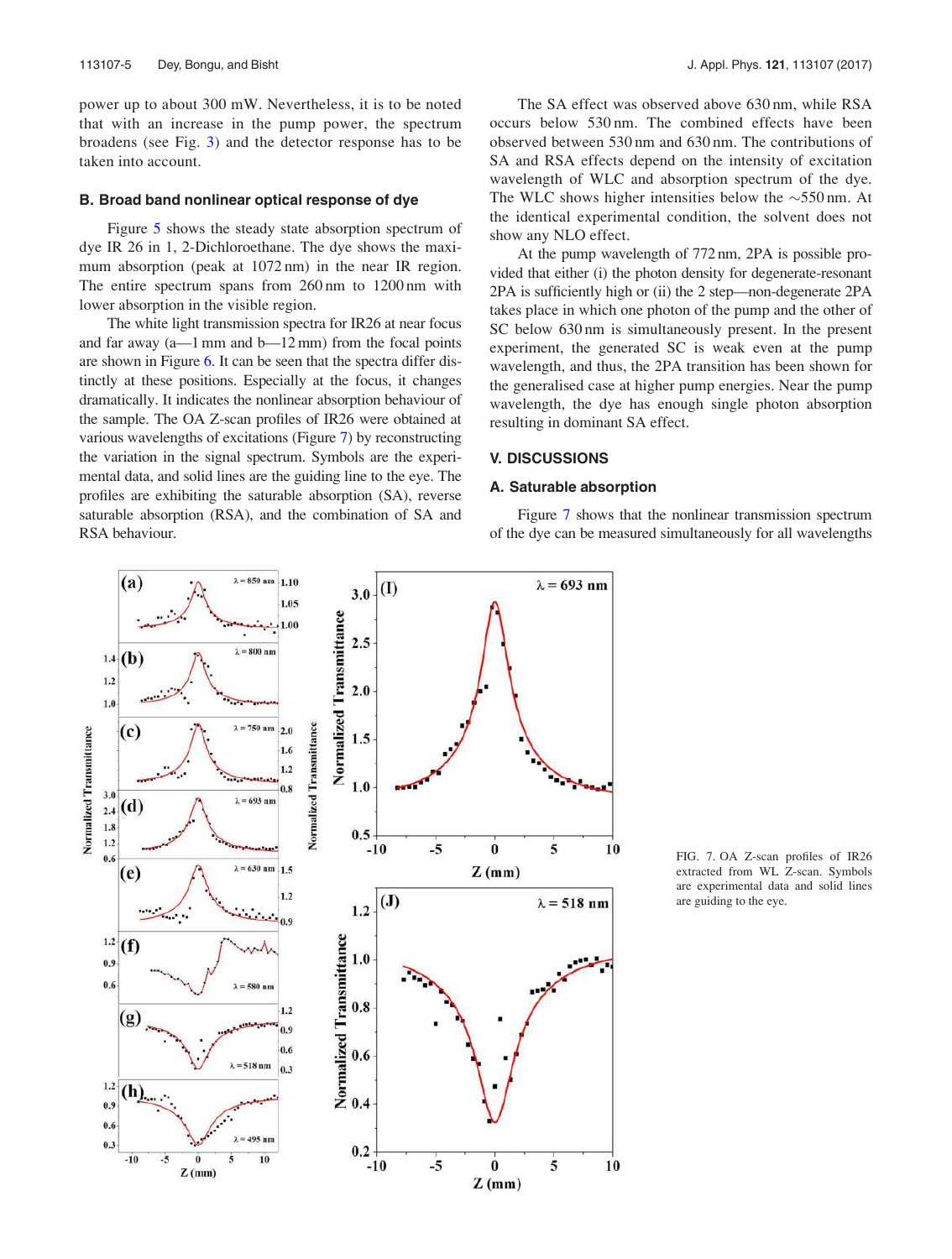in the band with a single Z-scan measurement. Equally and importantly, note that RSA at nonresonant wavelengths (shorter than 580 nm) switches over to SA at resonant wavelengths (longer than 630 nm). SA is favoured when the excited state has a relatively longer lifetime, leaving the ground state depleted for further light absorption. However, the depletion process often requires several GW/cm<sup>2</sup> of intensity to achieve excitation rate higher than the relaxation rate. In the present case, the SA occurs at low intensity of  $\sim$ 130 MW/cm<sup>2</sup>. Our results show that the SA can be achieved by an additional process as well. When there are multiple levels available, a broadband input pump (nondegenerate) can simultaneously excite many molecules, and thus, increasing the probability of emptying the ground state even at a lower intensity. The energy level diagram for multiple wavelength excitations for observed low saturation SA is shown in Figure 8.

The OA profile at  $630 \text{ nm}$  (Figure  $7(e)$ ) was fitted with Equation (2). Here, the input intensity  $0.13 \times 10^{13}$  W/m<sup>2</sup> considered for a range of wavelengths (610 nm–650 nm) is equal to the spectral width of the pump pulses. The obtained values of saturation intensity  $I_s$ ,  $\beta$  and imaginary part of the susceptibility ( $\chi_{lm}^{(3)}$ ) are 0.14  $\times$  10<sup>12</sup> (W/m<sup>2</sup>),  $-7.6 \times 10^{-9}$  (m/W), and  $-2.8 \times 10^{-18}$  (m<sup>2</sup>/V<sup>2</sup>), respectively.

## B. Reverse saturable absorption

## 1. Electronic nonlinearity

The RSA effect can be explained based on the combined effect of two photon absorption (2PA), excited state absorption (ESA), and thermo optical effects. The pulse width of the laser is 90 fs with a repetition rate of 82 MHz providing a



FIG. 8. Composite energy level diagram of IR26 to explain the possible mechanisms for SA and RSA.  $\sigma_0$  is the ground state absorption crosssection,  $\sigma_e$  is the emission cross-section,  $\sigma_{\text{ESA}}$  is the excited state absorption cross-section,  $\sigma_{\rm 2PA}$  is the two photon absorption cross section and IC is the internal conversion. Excitation by the remaining pump wavelength (772 nm) helps in achieving broad band nonlinearity at low pump threshold. Dotted horizontal line indicates the vibrational level corresponding to 772 nm.

delay time of 12.2 ns between the successive pulses. The excited state lifetime of IR26 is 22 ps. $38$  It indicates that the successive pulses will not create any excited state absorption; only at high input intensities the same pulse can send it to higher states by either 2PA or ESA or by both the processes. For the wavelengths below 580 nm, the SA switches to RSA.

A composite energy level diagram of IR26 is given in Figure 8, to discuss the various factors that influence the low saturation SA and effect of RSA. Here  $S_n$  (n = 1,2,.) are singlet excited states, while  $S_0$  is the singlet ground state.  $\sigma$ 's corresponds to the absorption and emission cross-sections, and IC depicts the internal conversion. The solvent relaxation time of 1,2-dichloroethane is the order of ps. Therefore, within this time the molecules return to  $S_1$  nonradiatively and further relax back to  $S_0$  radiatively as suggested by  $Kasha.<sup>39</sup>$ 

It is to be noted that the remaining pump light of the fs laser (772 nm) will also carry molecules to the vibrational manifold of  $S_1$ . The effect of SA observed above 630 nm is due to bleaching of the ground state by excitation to the  $S_1$ level. The RSA behaviour below 580 nm can be due to 2PA and excited state absorption from  $S<sub>1</sub>$  to higher energy levels. Combined effect of SA and RSA is observed from 580 nm to 630 nm. This is due to bleaching of ground state by excitation to  $S_2$  level and excited state absorption from  $S_1$  to higher energy levels.

## 2. Thermo-optical nonlinearity

Due to the high repetition rate of the laser, the thermo optical effect also plays a major contribution to the observed RSA effect.<sup>40</sup> In our experiments, the thermal effects are in the steady-state regime. The thermal rise  $(\tau_{rise})$  and relaxation  $(\tau_{relax})$  times for the solvent 1,2dichloroethane at 518 nm have been calculated by using the following equations:

$$
\tau_{rise} = \frac{\omega_0}{V_s},\tag{4}
$$

$$
\tau_{relax} = \frac{\omega_0^2 \rho C_P}{4K}.
$$
\n(5)

Here,  $V_s$  is the acoustic velocity,  $\rho$ ,  $C_P$  and K are the solvent density, specific heat and thermal conductivity of the solvent, respectively, as given in Table II.

The estimated  $\tau_{\text{rise}}$  and  $\tau_{\text{relax}}$  are 7.5 ns and 0.28 ms, respectively. The repetition rate of the laser is much higher than the  $1/\tau_{\text{relax}}$ . In this case, the stationary lens will be formed. It can defocus the beam, or by self diffraction, the

TABLE II. Physical parameters of 1,2-dichloroethane.

| Quantity                    | Values                      | References |
|-----------------------------|-----------------------------|------------|
| Density $(\rho)$            | $1253$ (kg/m <sup>3</sup> ) | 41         |
| Refractive index $(n_0)$    | 1.4448                      |            |
| Specific heat $(C_{\rm P})$ | $1.30 \times 10^3$ (J/kg K) | 42         |
| Thermal conductivity $(K)$  | $0.1317$ (W/m K)            | 43         |
| Acoustic velocity $(V_s)$   | $1272 \; (m/s)$             | 41         |